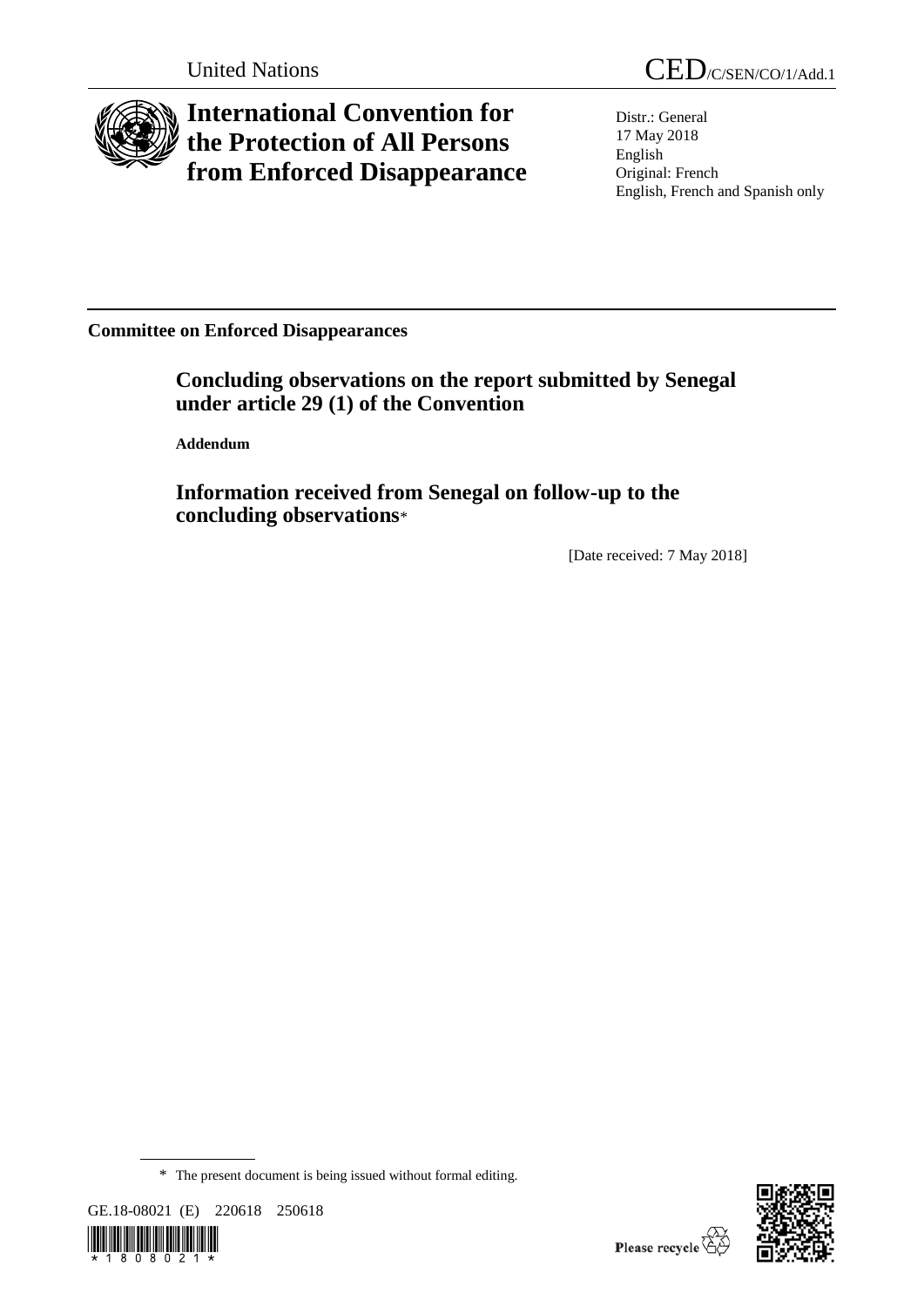**Paragraph 14. The Committee recommends that the State party expedite the process of revising the Criminal Code to give effect to the Convention with a view to defining and characterizing enforced disappearance as an autonomous offence, in line with the definition contained in article 2 of the Convention, that is subject to appropriate penalties that take into account the extremely serious nature of the offence.**

1. Several sections of the national criminal law reform bills have already been adopted. These include the provisions relating to terrorism, cybercrime, community service, criminal endangerment, rendering a false alarm and the requirement for a lawyer to be present from the time of arrest (Acts Nos. 2016-29 and 2016-30 of 8 November 2016), and the provisions concerning the establishment of permanent criminal chambers in courts of major jurisdiction (Act No. 2014-28 of 3 November 2014). The other provisions of the reform bills, including those defining enforced disappearance as an autonomous offence, are under consideration and will be submitted for adoption as soon as possible. Senegal has embarked on this legislative review of criminal law in order to give effect to the obligations arising from the ratification of various international instruments and the recommendations issued by the different international and regional human rights mechanisms.

**Paragraph 18. The Committee recommends that the State party amend its criminal legislation on enforced disappearance as a crime against humanity, especially article 431-2 (1) (6) of the Criminal Code, in order to ensure that it complies with article 5 of the Convention. In particular, the Committee recommends that enforced disappearance be mentioned separately from subjection to slavery and abduction and that article 431-2 expressly state that an act of enforced disappearance constitutes a crime against humanity.**

2. The planned amendments will take account of this recommendation of the Committee. A separate paragraph will be inserted into article 431-2 of the Criminal Code that will characterize enforced disappearance as an underlying element of a crime against humanity.

**Paragraph 34. The Committee recommends that the State party take the necessary measures to ensure that:**

(a) **All registers or records of persons deprived of their liberty are accurately and promptly completed and updated in such a way as to contain all the information required under article 17 (3) of the Convention;** 

3. The law requires officers of the criminal investigation police to keep a custody record indicating the start and end of the period of police custody, hours of rest, the nature of the offence and the reason for detention. The custody report is drawn up by the detaining officer, and the identity and function of the officer and the place of detention are clearly stated therein. These measures are regulated, inter alia, by article 55 (6), which states that:

"In all places where persons are held in custody, officers of the criminal investigation police are required to keep a custody record, numbered and initialled by the Public Prosecutor, which is presented to the judges responsible for monitoring custody measures whenever requested."

4. In addition, article 57 of the Code stipulates that:

"Custody reports drawn up by criminal investigation police officers in accordance with articles 46 and 54 shall be drafted on the spot and each page shall bear the officer's signature.

Records of interviews with persons held in police custody must indicate the date and time at which the person was first placed in custody, the reasons for their being detained, the duration of questioning, the length of rest periods, and the date and time at which the person was either released or brought before the competent judge. These details must be signed by the persons concerned, with any refusals to sign also being noted in the custody record, on pain of nullity."

5. The Public Prosecutor has oversight of police custody measures.